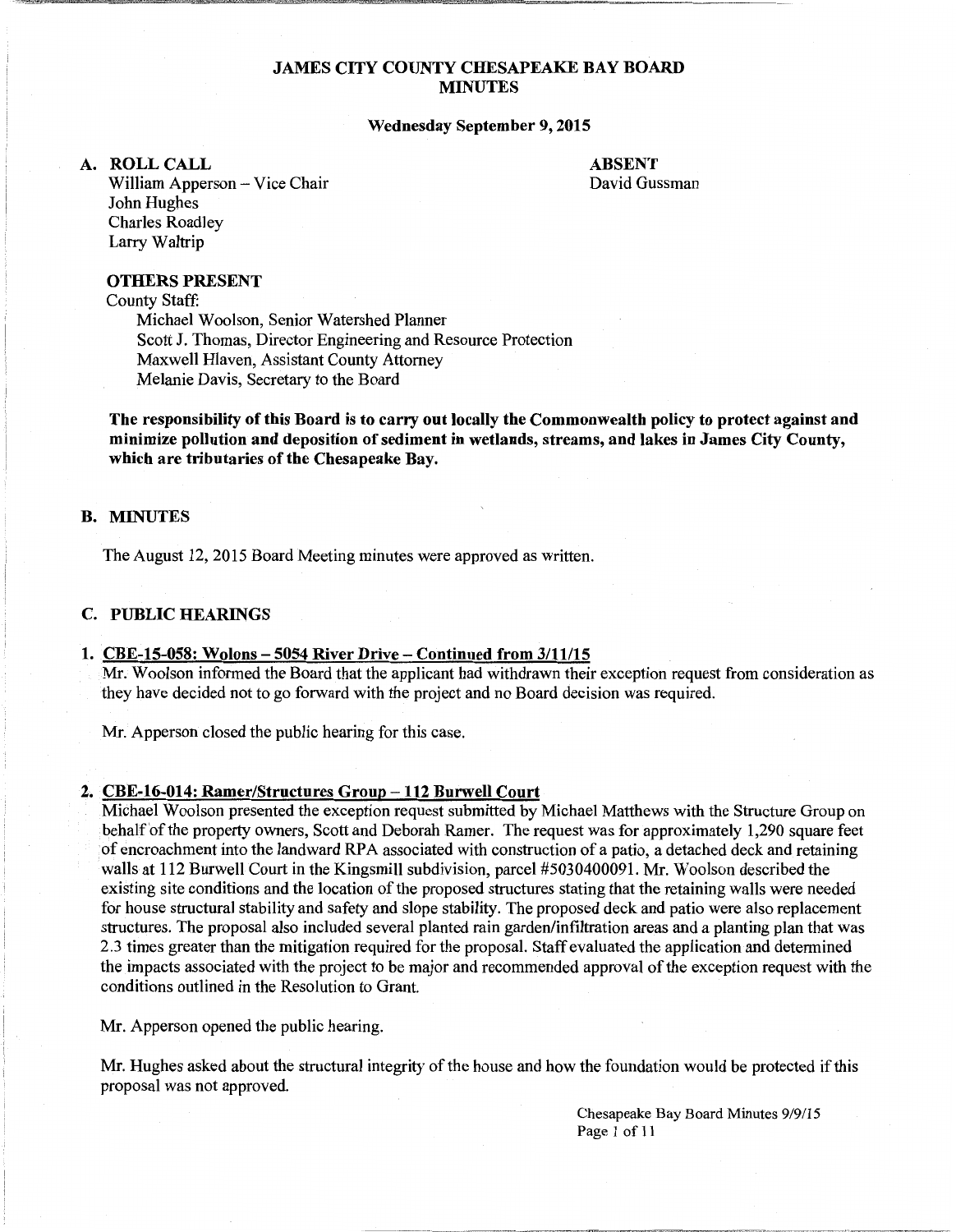A. Michael Matthews with the Structures Group and agent for the owners, described the areas where the house foundation was at risk due to the ground erosion. He stated the alternative to the installing retaining walls for ground stabilization would be the expensive installation of piles under most of the house foundation.

Mr. Waltrip asked if the house was built on fill.

A. Mr. Mathews stated it was built on original ground. He explained that the steep slope on the creek side eroded and slid down into the creek causing the impacts to the foundation.

Mr. Roadley commented that The Structures Group would not be involved if there wasn't an issue with the stability of the property. The encroachment is significant but the proposed mitigation incorporates infiltration measures and restores portions of the RPA that have been destroyed by the eroding slope.

Mr. Apperson closed the public hearing as no one else wished to speak.

All Board members agreed the project was necessary.

Mr. Roadley made a motion to adopt the resolution to grant the exception for Chesapeake Bay Board Case CBE-16-014 at 112 Burwell Court, Parcel ID #5030400091.

The motion was approved by a 4-0 vote.

## RESOLUTION GRANTING AN EXCEPTION ON JCC RE TAX PARCEL 5030400091

- WHEREAS, Michael Matthews with The Structures Group, on behalf of property owners Scott and Deborah Ramer (the "Applicant") has applied to the Chesapeake Bay Board of James City County (the "Board") to request an exception to the use of the Resource Protection Area (the "RPA") on a parcel of property identified as JCC RE Tax Parcel 5030400091 and further identified as 112 Burwell Court in the Tazewell's Hundred, Kingsmill subdivision (the "Property") as set forth in the application CBE-16- 014 for the purpose of installing retaining walls, a patio and a detached deck and;
- WHEREAS, the Board has listened to the arguments presented and has carefully considered all evidence entered into the record.

NOW, THEREFORE, following a public hearing on September 9, 2015, the Chesapeake Bay Board of James City County by a majority vote of its members FINDS that:

- 1. The exception request is the minimum necessary to afford relief.
- 2. Granting the exception will not confer upon the Applicant any special privileges denied by Chapter 23, Chesapeake Bay Preservation, of the James City County Code, to other property owners similarly situated in the vicinity.
- 3. The exception request will be in harmony with the purpose and intent of Chapter 23 of the James City County Code, and is not of substantial detriment to water quality.
- 4. The exception request is not based on conditions or circumstances that are self-created or selfimposed, nor does the request arise from conditions or circumstances either permitted or nonconforming that are related to adjacent parcels.
- 5. Reasonable and appropriate conditions are hereby imposed, as set forth below, which will prevent the exception request from causing a degradation of water quality.
- 6. In granting this exception, the following conditions are hereby imposed to prevent this exception request from causing degradation of water quality:

Chesapeake Bay Board Minutes 9/9/15 Page 2 of 11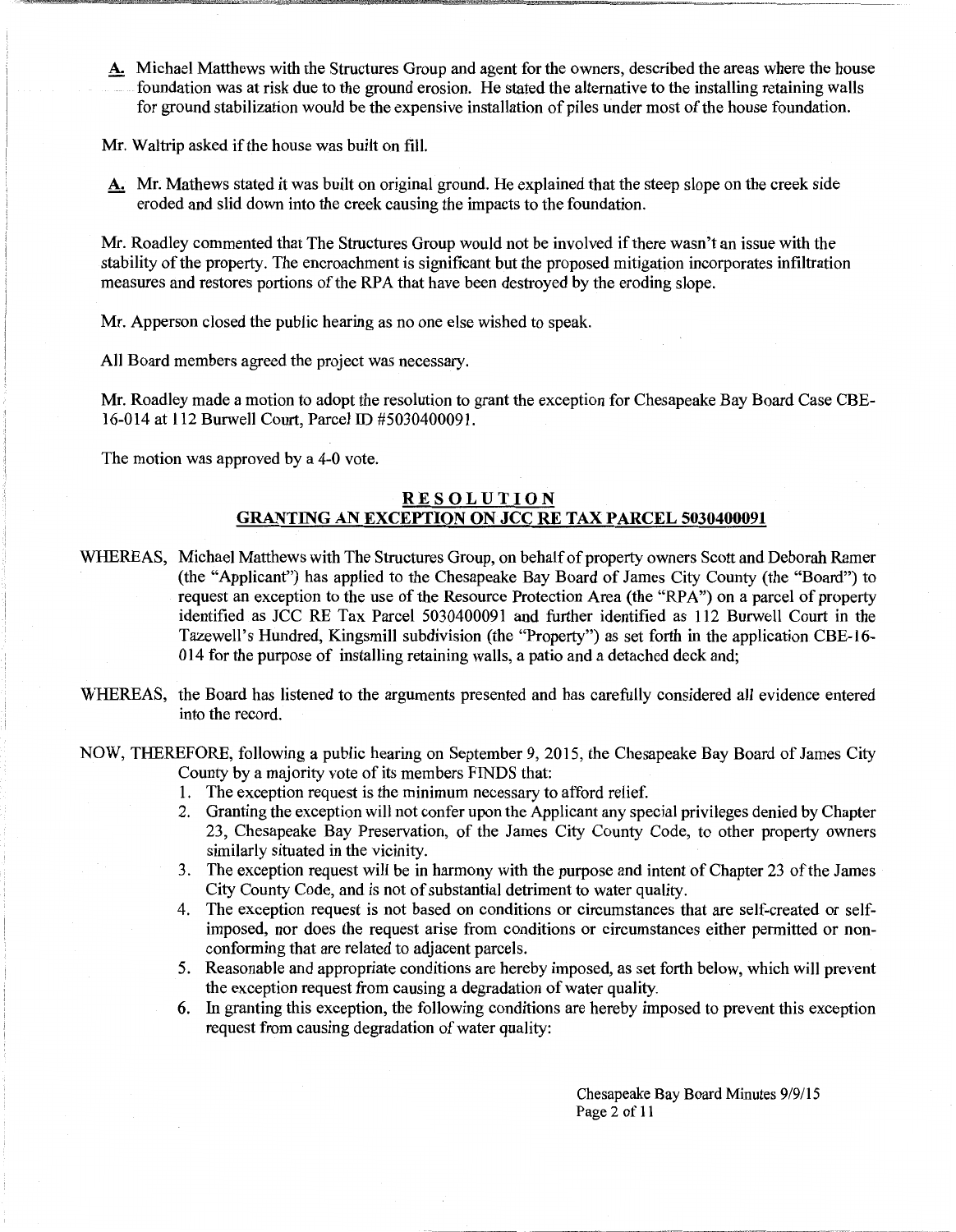- 1) The applicant must obtain all other necessary federal, state, and local permits as required for the project, including a Land Disturbing Permit.
- 2) Design and construction of the onlot runoff reduction/pollutant removal practices as proposed (rain garden/infiltration) shall generally follow micro-scale specifications found in Virginia DEQ Stormwater Design Specifications No. 1 (Rooftop Disconnection), No. 8 (Infiltration), or No. 9 (Bioretention); or alternatively, an equivalent and acceptable published and agreed upon standard for onlot residential practices. Final design/construction information for the practices shall be submitted to the Engineering and Resource Protection Division for review and approval prior to installation.
- 3) A \$4,000 surety to guarantee the mitigation plan, including native plantings and proposed onlot runoff and pollutant reduction practices, in a form acceptable to the County Attorney's Office.
- 4) This exception request approval shall become null and void if construction has not begun by September 9, 2016.
- 5) Written requests for an extension to an exception shall be submitted to the Engineering and Resource Protection Division no later than 6 weeks prior to the expiration date.

### 3. CBE-16-015: Wayne Harbin-219 Oakmere Park

Michael Woolson presented the exception request submitted by Wayne Harbin Builder, for approximately 1,650 square feet of encroachment into the seaward RPA associated with the construction of a single family dwelling and deck at 219 Oakmere Park in the Ford's Colony subdivision, parcel #3233100040. Mr. Woolson described the current conditions of the site, the RPA impacts and the proposed mitigation stating that the location and size calculations for the proposed rain gardens and infiltration areas had not been provided. In addition, the mitigation plan was slightly less than the standard mitigation requirements for the proposed impervious area. Staff reviewed the application and determined the impacts to be severe for the proposed development but, recommended approval of the exception request with the conditions outlined in the Resolution to Grant.

Mr. Hughes asked if there was room on the site for all the mitigation.

Mr. Woolson stated it was Staffs opinion there was not sufficient space for the required plantings however alternative mitigation measures such as the infiltration areas or payment into the Chesapeake Bay Mitigation Fund of not more than half of the required mitigation, would be acceptable.

Mr. Hughes asked if this was the covered under condition 2 in the Resolution to Grant.

Mr. Woolson stated that it was.

Mr. Apperson asked who held the title on the conservation easement next to this property.

Mr. Woolson said to the best of his knowledge it was the Ford's Colony Home Owners Association.

Mr. Roadley said the plan submitted by the builder indicated the limits were non-RP A wetlands and asked if this was correct. He also asked if the width of clearing for the sewer lateral was standard or was Staff recommending it be narrower because it cannot be re-planted.

Mr. Woolson stated the RPA was correct for the plan in 2003 but the ordinance was revised in January 2004. The wetlands are connected and contiguous with the downstream perennial stream system. He explained the standard lateral clearing width was 20 feet but, a large excavator may be needed to place it at the required depth. Mr. Woolson stated and Mr. Apperson agreed there was no regulation for a lateral clearing to remain unvegetated.

> Chesapeake Bay Board Minutes 9/9/15 Page 3 of 11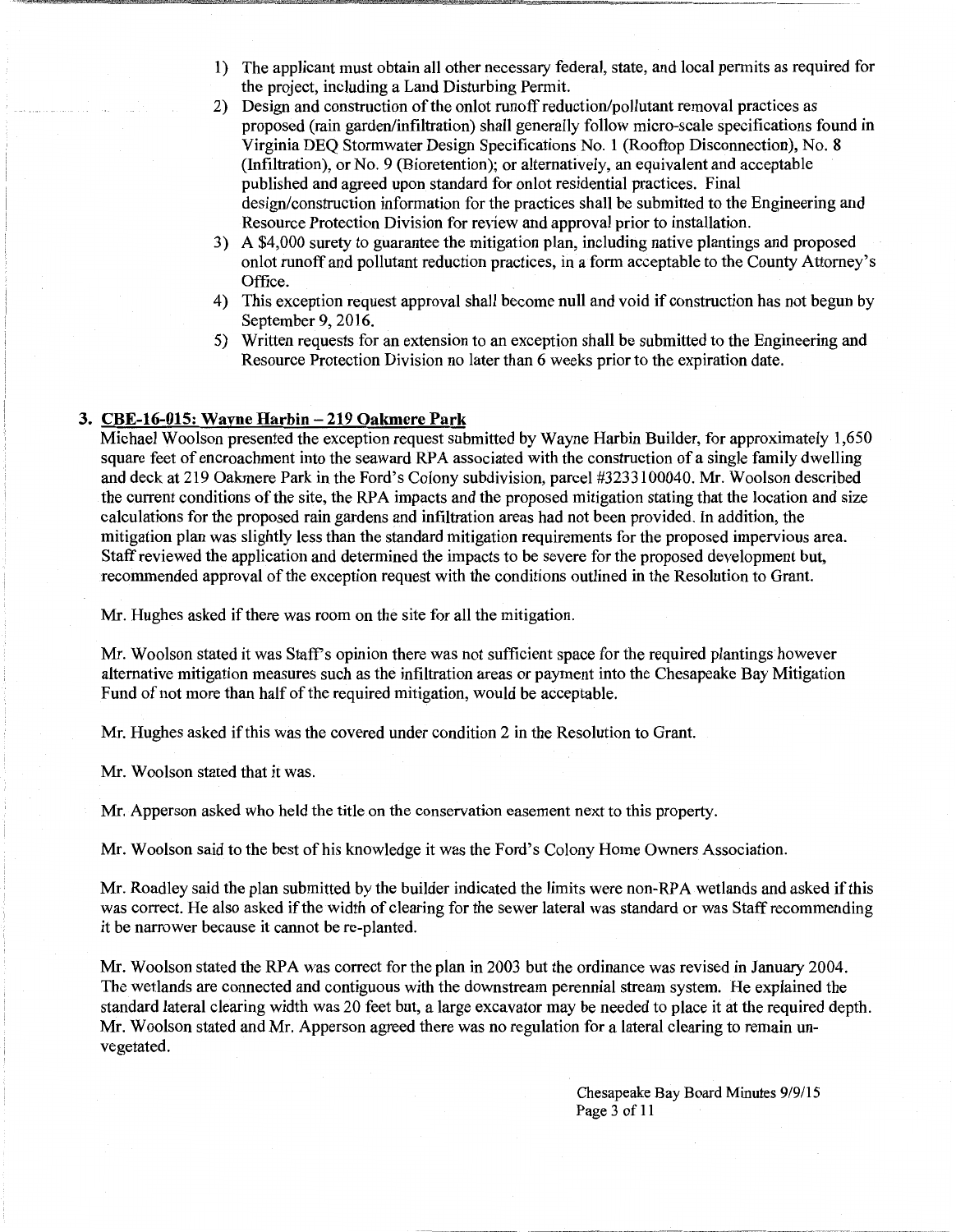Mr. Apperson opened the public hearing.

A. Doug Harbin with Wayne Harbin Builders said he purchased this lot based on the plat which stated it was non-RPA wetlands and he believed the wetlands were further back. He added that there were 16 other undeveloped lots in Ford's Colony in the same situation. He also stated the infiltration areas were suggested on the application in order to reduce the required mitigation plantings because the available planting areas were limited.

Mr. Roadley stated the Board was well aware of the challenges on the remaining lots in Ford's Colony as there was an application before them almost every month. He assured Mr. Harbin the Board was not here to deny use of the property but to ensure the development was not detrimental to the environment. He suggested that Mr. Harbin have the wetlands limits confirmed, not only for this proposal but for future owners of the property because, given the proximity to the wetlands, future issues could arise.

Mr. Apperson also stressed that the Chesapeake Board was here to protect the environment fully considering the rights of the property owners.

Mr. Apperson closed the public hearing as no one else wished to speak.

Mr. Hughes understood the concern given the proximity to the wetlands but this was a platted lot, so with proper mitigation approved by Staff, he would support the request.

Mr. Apperson agreed with Mr. Hughes's comments regarding Staff's approval of the mitigation.

Mr. Roadley repeated his recommendation that the applicant have the wetlands re-delimited before he moves forward with the development.

Mr. Hughes made a motion to adopt the resolution to grant the exception for Chesapeake Bay Board Case CBE-16-015 at 219 Oakmere, Parcel ID #3233100040.

The motion was approved by a 4-0 vote.

## RESOLUTION GRANTING AN EXCEPTION ON JCC RE TAX PARCEL 3233100040

- WHEREAS, Doug Harbin with Wayne Harbin Builder, Inc (the "Applicant") has applied to the Chesapeake Bay Board of James City County (the "Board") to request an exception to the use of the Resource Protection Area (the "RPA") on a parcel of property identified as JCC RE Tax Parcel 3233100040 and further identified as 219 Oakmere Park in the Ford's Colony subdivision (the "Property") as set forth in the application CBE-16-015 for the purpose of constructing a single family home and deck; and
- WHEREAS, the Board has listened to the arguments presented and has carefully considered all evidence entered into the record.

NOW, THEREFORE, following a public hearing on September 9, 2015, the Chesapeake Bay Board of James City County by a majority vote of its members FINDS that:

- 1. The exception request is the minimum necessary to afford relief.
- 2. Granting the exception will not confer upon the Applicant any special privileges denied by Chapter 23, Chesapeake Bay Preservation, of the James City County Code, to other property owners similarly situated in the vicinity.
- 3. The exception request will be in harmony with the purpose and intent of Chapter 23 of the James City County Code, and is not of substantial detriment to water quality.

Chesapeake Bay Board Minutes 9/9/15 Page 4 of 11

,\_::-\_\_\_\_\_ - . \_\_\_ :='"'."'::~ - - ,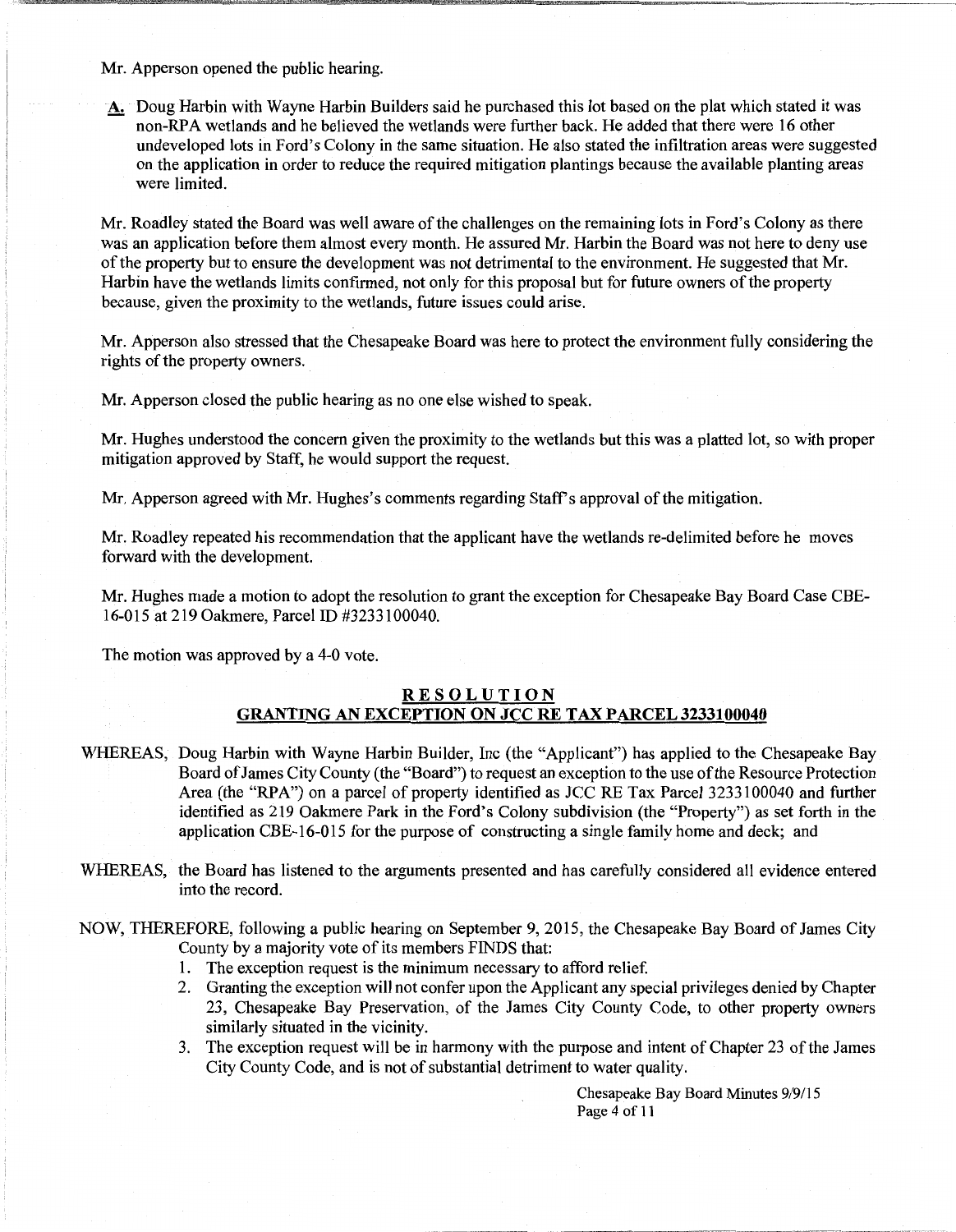- 4. The exception request is not based on conditions or circumstances that are self-created or selfimposed, nor does the request arise from conditions or circumstances either permitted or nonconforming that are related to adjacent parcels.
- 5. Reasonable and appropriate conditions are hereby imposed, as set forth below, which will prevent the exception request from causing a degradation of water quality.
- 6. In granting this exception, the following conditions are hereby imposed to prevent this exception request from causing degradation of water quality:
	- 1) The Applicant must obtain all other necessary federal, state, and local permits as required for the project.
	- 2) The Applicant must provide an acceptable mitigation plan with the required mitigation of 11 canopy trees, 22 understory trees and 33 shrubs or a variation of the required plant material acceptable to the Engineering and Resource Protection Division staff.
	- 3) The Applicant must provide calculations for and show the locations of the rain gardens and infiltration practices stated in the submitted Sensitive Area Activity application.
	- 4) Prior to construction, a \$4,500 surety shall be submitted in a form acceptable to the County Attorney's office, to the guarantee the mitigation.
	- 5) This exception request approval shall become null and void if construction has not begun by September 9, 2016.
	- 6) Written requests for an extension to an exception shall be submitted to the Engineering and Resource Protection Division no later than 6 weeks prior to the expiration date.

## 4. CBE-16-022: Nagy/Delightful Gardens-2941 Nathaniel's Run

Michael Woolson presented the exception request submitted by Don Newsom, Delightful Gardens, on behalf of property owner George Nagy, for approximately 1,400 square feet of encroachment into the landward RP A associated with installation of a patio with a seating wall and fire pit along with a pathway and pergola at 2941 Nathaniel's Run in the Governor's Land at Two Rivers subdivision, parcel #4410500007. Mr. Woolson described the proposed additions and removal of vegetation including some existing turf grass. He explained that a normally required infiltration practice for the patio would not be applicable due to the soil conditions in this area however, the proposed mitigation was twice the required mitigation for the increase in impervious cover. He added that this project would neither increase nor decrease the flooding that typically occurs in this area. Staff determined impacts associated with this proposal to be moderate and recommended approval of the exception request with the conditions outlined in the Resolution to Grant.

Mr. Apperson opened the public hearing.

- A. Craig Cranston, adjacent property owner at 2948 Nathaniel's Run asked the Board to focus on only granting waivers or exceptions for necessity such as trees endangering homes, rather than for aesthetic purposes.
- B. Stephen Johnston, adjacent property owner at 2937 Nathaniel's Run stated the proposal was nice but he believed there were more trees flagged for removal than indicated in the application. Mr. Johnston also provide a photograph that showed the flooding that occurs in the area.

Mr. Hughes commented that Staff would meet with the applicant to confirm the scope of the approved project before any work would be done.

C. Don Newsome, Delightful Gardens, stated the property owner requested several enhancements in areas of their property outside of the RPA and this was why the paver patio was extended into the RPA. He informed the Board that due to regulations in Governor's Land, the patio would actually be slightly smaller. As a trained horticulturist, he felt the area was an incomplete ecosystem lacking understory development and ground cover due to the excessive shading from the numerous canopy trees and the gum trees would be removed to create a path that would stay away from the large specimen oak tree on the property.

> Chesapeake Bay Board Minutes 9/9/15 Page 5 of 11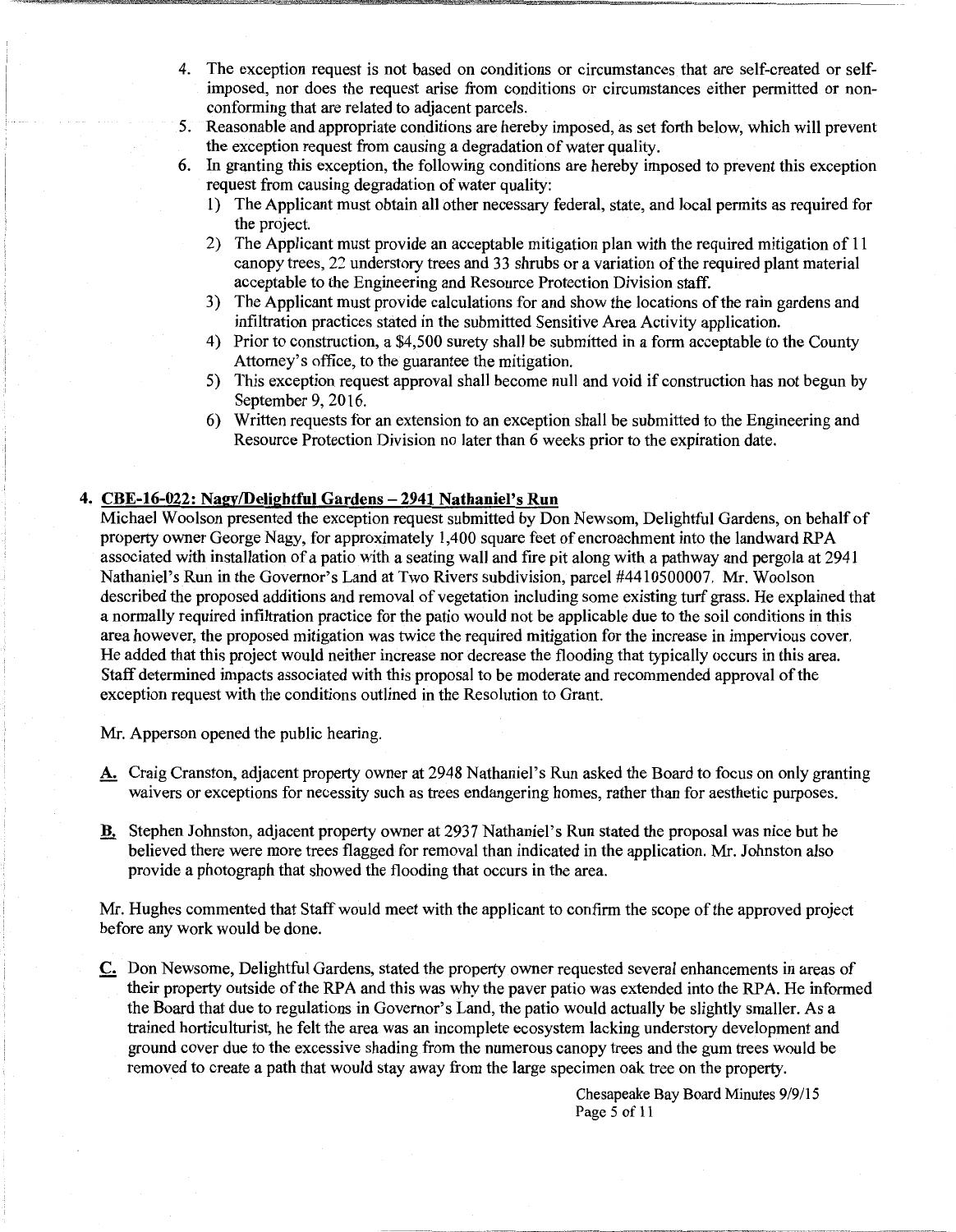Mr. Apperson closed the public hearing as no one else wished to speak.

Mr. Waltrip said he agreed that removing some canopy trees to let in more light would promote the understory growth.

Mr. Roadley said that although it was not a significant impervious impact, it was creating a maintained area in the RPA and there was not an impending need for the project.

Mr. Hughes said he agreed with the project being cosmetic however, the proposed mitigation and the removal of turf was adequate and it would probably return to a native state.

Mr. Apperson thought perhaps the walkway could be mulch rather than pavers however, he also believed the stiltgrass would return. He also said the pathway should be placed beyond the dripline of the specimen red oak tree.

Mr. Hughes made a motion to adopt the resolution to grant the exception for Chesapeake Bay Board Case CBE-16-022 at 2941 Nathaniel's Run, Parcel ID #4410500007

The motion was approved by a 3-1 vote. (Aye: Hughes, Waltrip, Apperson) (Nay: Roadley)

### RESOLUTION GRANTING AN EXCEPTION ON JCC RE TAX PARCEL 4410500007

- WHEREAS, Don Newsom, Delightful Gardens Landscape Co, on behalf of George Nagy, (the "Applicant") has applied to the Chesapeake Bay Board of James City County (the "Board") to request an exception to the use of the Resource Protection Area (the "RPA") on a parcel of property identified as JCC RE Tax Parcel 4410500007 and further identified as 2941 Nathaniel's Run in the Governor's Land at Two Rivers subdivision (the "Property") as set forth in the application CBE-16-022 for the purpose of installing a patio and access path; and
- WHEREAS, the Board has listened to the arguments presented and has carefully considered all evidence entered into the record.

NOW, THEREFORE, following a public hearing on September 9, 2015, the Chesapeake Bay Board of James City County by a majority vote of its members FINDS that:

- 1. The exception request is the minimum necessary to afford relief.
- 2. Granting the exception will not confer upon the Applicant any special privileges denied by Chapter 23, Chesapeake Bay Preservation, of the James City County Code, to other property owners similarly situated in the vicinity.
- 3. The exception request will be in harmony with the purpose and intent of Chapter 23 of the James City County Code, and is not of substantial detriment to water quality.
- 4. The exception request is not based on conditions or circumstances that are self-created or selfimposed, nor does the request arise from conditions or circumstances either permitted or nonconforming that are related to adjacent parcels.
- 5. Reasonable and appropriate conditions are hereby imposed, as set forth below, which will prevent the exception request from causing a degradation of water quality.
- 6. In granting this exception, the following conditions are hereby imposed to prevent this exception request from causing degradation of water quality:
	- 1) The applicant must obtain all other necessary federal, state and local permits as required for the project.

Chesapeake Bay Board Minutes 9/9/15 Page 6 of 11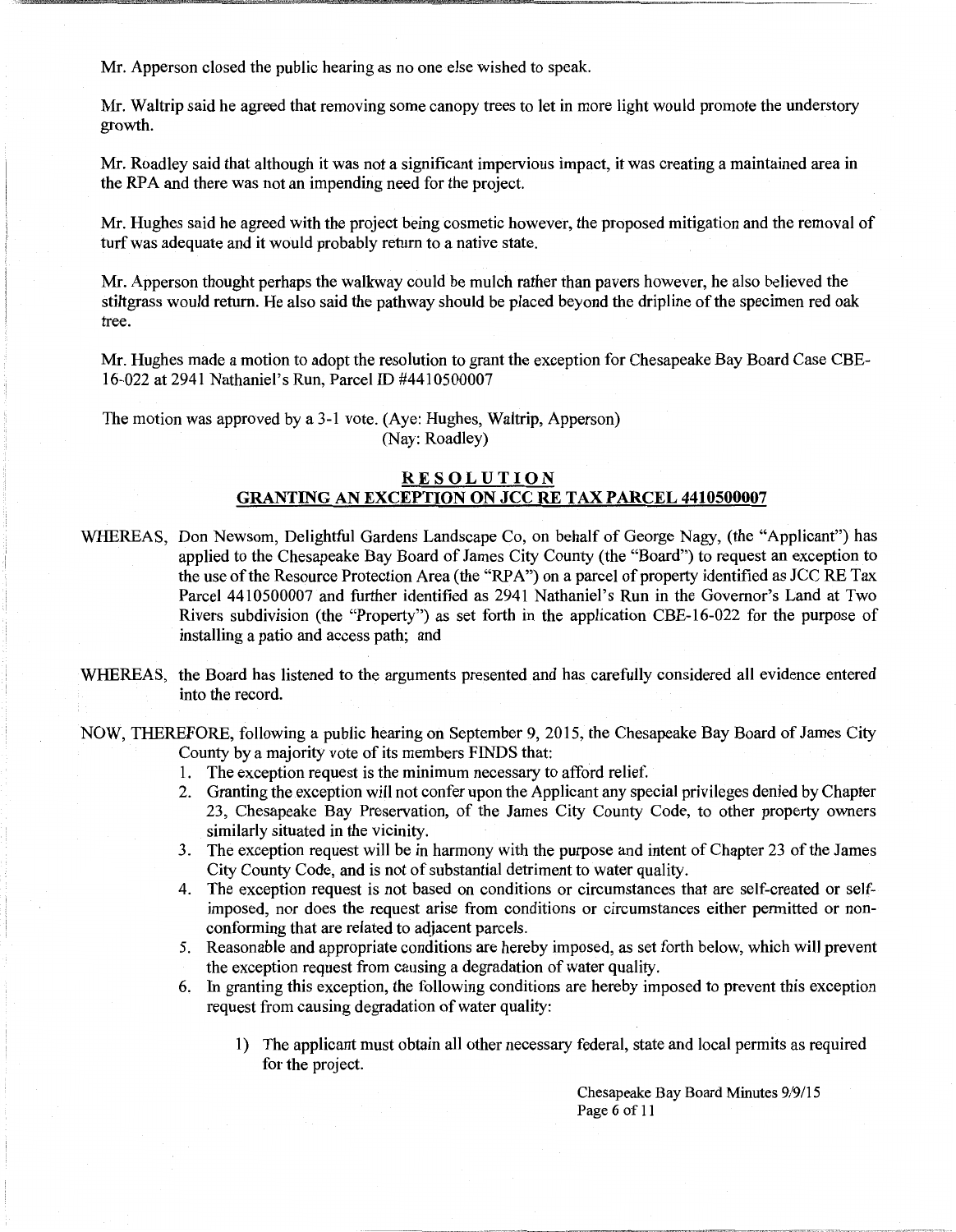- 2) Prior to construction, a \$3,000 surety shall be submitted to the Engineering and Resource Protection Division, in a form acceptable to the County Attorney's office, to guarantee the required mitigation.
- 3) This exception request approval shall become null and void if construction has not begun by September 9, 2016.
- 4) Written requests for an extension to an exception shall be submitted to the Engineering and Resource Protection Division no later than 6 weeks prior to the expiration date.

### D. BOARD CONSIDERATIONS

### 1. CBV-16-001: APPEAL: Miller-104 Archers Court

Michael Woolson presented the appeal request filed by Mr. Brink Miller for the July 14, 2015 Notice of Violation (NOV) ordering removal of a patio in the Resource Protection Area (RPA) on his property at 104 Archers Court, in the Kingspoint subdivision, Parcel #4930280017. Mr. Woolson described the history of the construction on this lot informing the Board of the administrative approval for the house in 2009 and a previous violation for a  $6'$  X 12' landing appealed and approved in 2010. Therefore it was Staff's contention the applicant was aware of the RPA on his property. He advised the Board that the remediation plan submitted by Hertzler  $\&$ George would not be addressed at this time but, would be presented for consideration at a public hearing, should the Board overturn this NOV.

Mr. Hughes asked if his new patio was constructed over the landing from the previous appeal.

Mr. Woolson explained this patio was in a different location.

Mr. Waltrip asked if the steps to the patio were part of the original house also asked if this was the only exit from the back of the house.

Mr. Woolson stated the steps existed prior to construction of the patio and this was the only egress from this portion of the house.

Mr. Apperson asked if anyone wished to speak on this case.

- A. Joe Hertzler, owner of Hertzler & George installed the patio in question and provided the Board with a photograph of the site prior to and during the construction. He explained that this patio was designed to try and deal with some slope issues and alleviate the erosion and drainage problems that were occurring on the property. He said they mistakenly assumed they were outside of the restricted areas. He said the project was not complete and there was still vegetation to be installed but, they stopped the project when the NOV was issued. He also stated that should the Board overturn the NOV, they were prepared to offer a remediation plan than included infiltration features.
- B. Phillip Merritt, Landscape Architect with Hertzler & George stated this encroachment was not intentional. He had some conflicting information and incorrectly assumed the location of the RPA. He stated they were willing to work with the County to come up with a solution.

Mr. Apperson asked if a building permit was required for this project.

Mr. Woolson explained the patio did not and the retaining wall was less than two feet of unbalance fill so it also did not require a building permit from the County.

> Chesapeake Bay Board Minutes 9/9/15 Page 7 of 11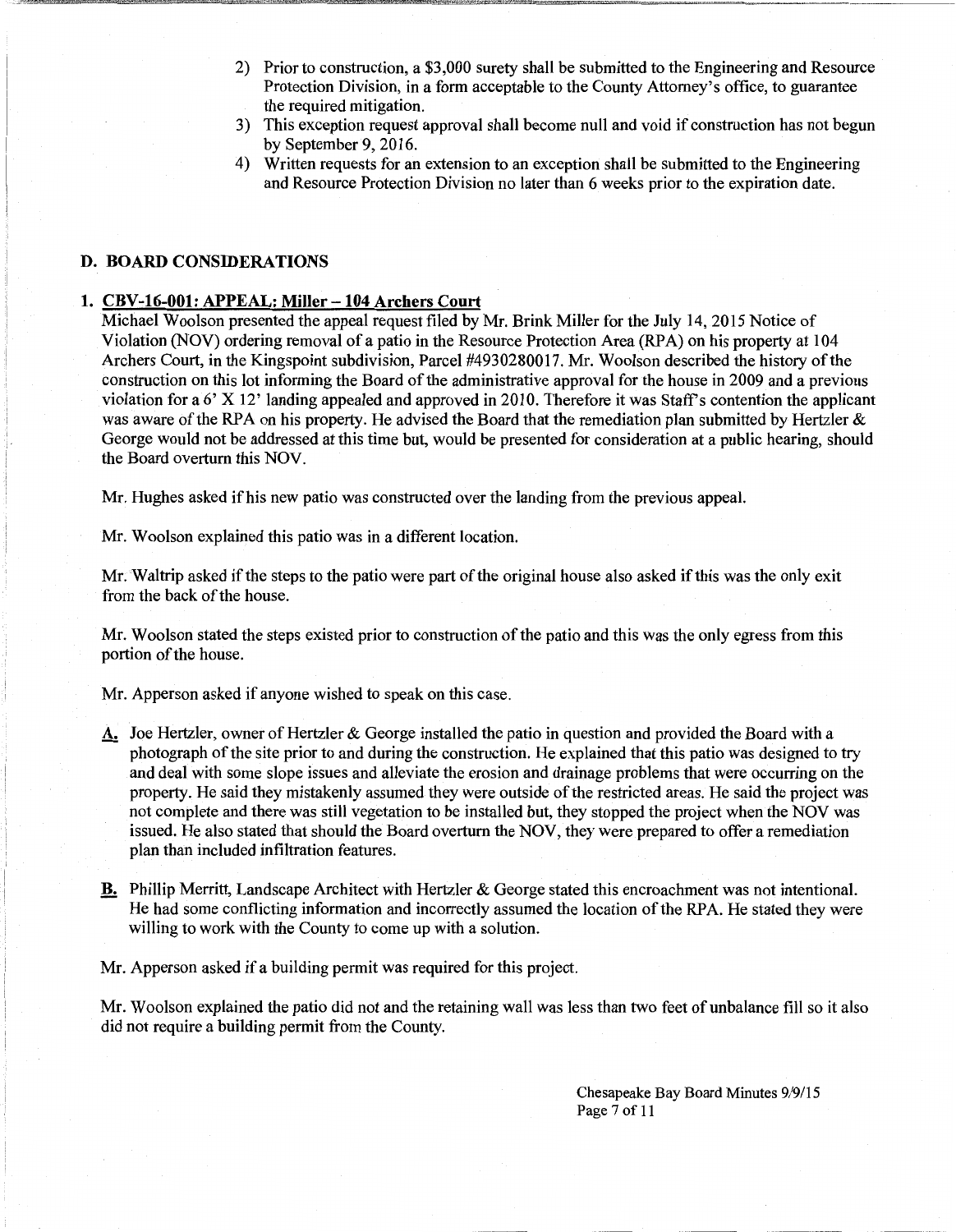Mr. Waltrip said he appreciated the contractor's willingness to admit their mistake and he believed this plan, in some form, would have been approved had it come before the Board as an exception request. In addition he felt the best solution now was to complete the project rather than create more disturbance by removing the patio and wall.

Mr. Roadley agreed with Mr. Waltrip's comments and he also wanted to consider a remediation plan with a formal application.

Mr. Hughes said he was bothered by the fact that the property owner had previously been before the Board on a violation and was therefore aware of the RPA on his lot.

Mr. Woolson said the property owner was most likely aware of the RPA somewhere on his lot however, the initial violation was committed by the builder at the time the house was constructed.

C. Brink Miller, the property owner, concurred that the home builder had mistakenly constructed the landing at the back door of the basement for safety and he mistakenly thought the landing was on the original plan. He also said that had he understood the exact location of the RPA, he would have taken the proper steps to request an exception for construction of this patio.

Mr. Apperson did not feel this encroachment had been done intentionally and he advocated a compromise to satisfy the home owner and the County.

Mr. Hughes asked what the next steps would be should the Board grant this appeal.

Mr. Woolson explained that the applicant would then have to submit a formal application with a remediation plan to be considered by the Board at the next meeting. This was the condition specified in the Resolution to Grant the Appeal.

Mr. Roadley made a motion to adopt the resolution to grant the appeal for Chesapeake Bay Board Case CBV-16-001 at 104 Archers Court, Parcel ID #4930280017.

The motion was approved by a 4-0 vote.

# RESOLUTION GRANTING AN APPEAL ON JCC RE TAX PARCEL NO. 4930280017

- WHEREAS, Mr. Brink Miller, (the "Appellant") has submitted a request to the Chesapeake Bay Board of James City County (the "Board") to appeal a Notice of Violation (CBV-16-001) dated July 14, 2015, ordering the removal of a patio in the Resource Protection Area (RP A), on a property identified as JCC RE Tax Parcel No. 4930280017 and further identified as 104 Archers Court in the Kingspoint subdivision (the "Property") and;
- WHEREAS, the Board has listened to the arguments presented and has carefully considered all evidence entered into the record.

NOW, THEREFORE, following a public meeting on September 9, 2015, the Chesapeake Bay Board of James City County by a majority vote of its members FINDS that all of the following conditions have been met:

- The hardship is not generally shared by other properties in the vicinity;
- 2. The Chesapeake Bay, its tributaries and other properties in the vicinity will not be adversely affected: and
- 3. The appellant acquired the property in good faith and the hardship is not self-inflicted.

Chesapeake Bay Board Minutes 9/9/15 Page 8 of 11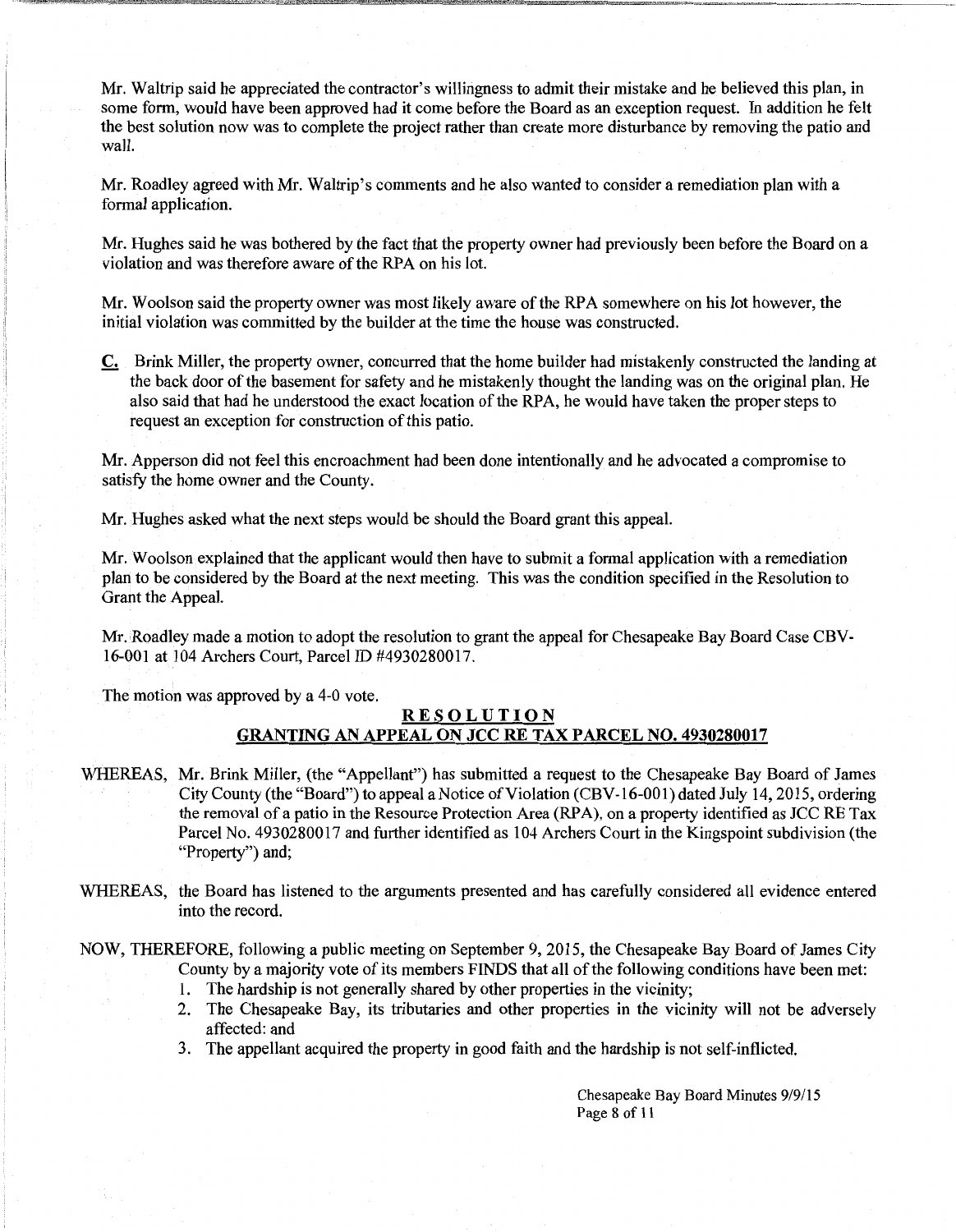THEREFORE, the Chesapeake Bay Board of James City County is granting the appeal filed by Mr. Brink Miller on . July 31, 2015 and overturning the July 14, 2015 Notice of Violation issued by James City County Engineering and Resource Protection Division.

> In granting this appeal, the following conditions are hereby imposed to prevent this project from causing degradation of water quality:

> 1) Submit a remediation plan for review and approval by the Chesapeake Bay Board at a public hearing, at the next available Chesapeake Bay Board meeting.

## **2. CBV-16-002: APPEAL: Moore-2844 Castling Crossing**

Michael Woolson presented the appeal request filed by Alan and Julie Moore for the July 21, 2015 Notice of Violation (NOV) ordering removal of a retaining wall partially constructed in the Natural Open Space Easement and Resource Protection Area (RPA) behind their property at 2844 Castling Crossing, in the Lake Powell Forest subdivision, Parcel #4812300018. The NOV further ordered that the retaining wall be constructed as configured and in the location approved by the Chesapeake Bay Board on April 10, 2013 for case CBE-13-077. Mr. Woolson described the history of the case and the natural open space easement, owned by the Lake Powell Forest Home Owners Association (HOA). He stressed that until the NOV was issued, the owners and the HOA were not aware the retaining wall had been constructed incorrectly. Should the Board grant this appeal staff suggested the Board include the conditions in the Resolution to Grant the Appeal.

Mr. Hughes said it appeared the total encroachment into the HOA property was minimal.

Mr. Waltrip said and Mr. Woolson confirmed, the issue was also that the wall was not constructed as approved.

Mr. Hughes asked what was involved with the proposed property exchange between the owner and HOA.

Mr. Woolson explained a plat for a boundary line adjustment, signed by both owners, would be submitted, approved and recorded at the Courthouse. Also a Deed of Exchange for the Natural Open Space would have to be submitted, approved and recorded. If the easement areas are equal, it can be administratively approved otherwise it will require approval from the Board of Supervisors.

Mr. Hughes asked if the expense of surveys and recordation would fall on the property owners.

Mr. Waltrip asked if both owners were agreeable to this exchange, because there would be major disturbance detrimental to the environment, if this wall was removed.

Mr. Woolson stated it was his understanding both parties were agreeable. He deferred the question of expense to the appellants and noted the Resolution to Grant the Appeal allowed 90 days for the exchange.

Mr. Hughes asked if the Board could defer their decision to allow the parties to proceed with the deed of exchange.

Maxwell Hlaven, Assistant County Attorney stated the Board could postpone their decision to a specific date which is typically their next meeting however, they would still have the option to deny the appeal.

Mr. Woolson suggested the Board modify the Resolution to extend the time frame beyond the 90 days.

Mr. Roadley asked if the owner explained why this situation occurred.

Chesapeake Bay Board Minutes 9/9/15 Page 9 of 11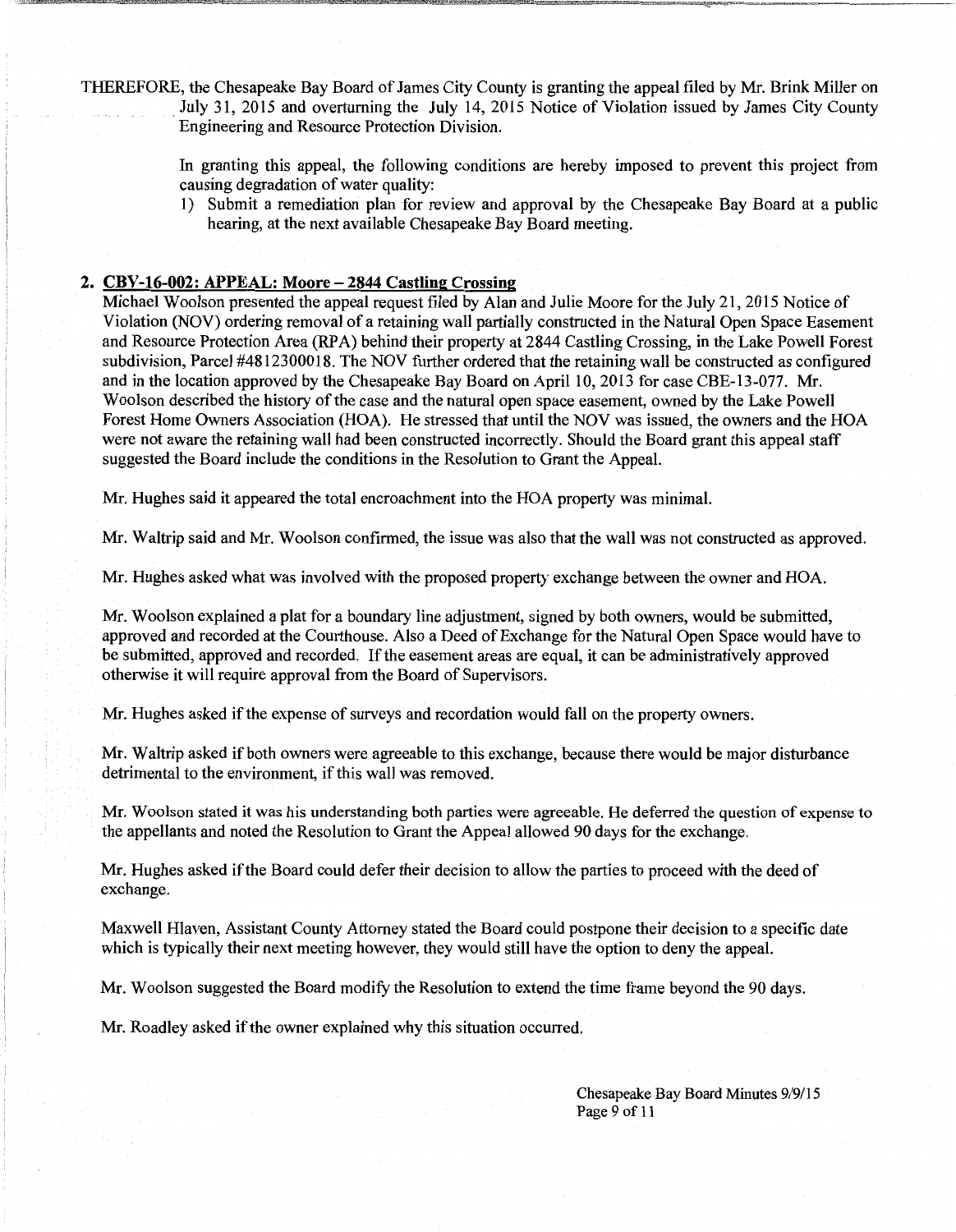Mr. Woolson said the owner purchased the property and contracted the builder in good faith. It was the builder who did not have the property surveyed and only roughly staked it in the field.

Mr. Apperson asked if anyone wished to speak on this case

A. Alan Moore, owner of the property provided the Board additional photographs of the wall and asked the Board to grant his appeal for the following reasons: 1) The hardship is not generally shared by other properties the vicinity and 2) they are not adversely affected because the wall is not intrusive and his house is the last home to be built along this easement. In addition removal of the wall will greatly impact the RPA and the stability of his property. He also did not contract to have this house or wall constructed he purchased it after construction so 3) the hardship is not self-inflicted. In addition the HOA has retained the legal counsel of Ms. Susan Tarley to work on the solution.

Mr. Waltrip asked if90 days would be enough time to accomplish the Deed of Exchange.

B. Susan Tarley, Attorney with Tarley Robinson, PLC stated she represented the HOA and was working with the County and the Moores on the solution however she felt that 90 days might not be sufficient time. She asked if the Board could approve the appeal with an extended time frame for completing an exchange or transfer.

Mr. Hughes asked if Staff preferred a deferral or approval with an adjusted time frame.

Mr. Woolson stated he would prefer a decision tonight on the appeal and should the time frame not be sufficient they could ask for an extension.

Mr. Roadley stated the Board did not wish to penalize the property owner for a mistake made by the builder and it was unfortunate the builder was not present to suffer the consequences with the owner.

Mr. Apperson suggested granting the appeal with a 6 month time frame for completing a Deed of Exchange.

Mr. Hughes made a motion to adopt the resolution to grant the appeal for Chesapeake Bay Board Case CBV-16- 002 at 2844 Castling Crossing, Parcel ID #4812300018 with a deadline of 180 days.

The motion was approved by a 4-0 vote.

## RESOLUTION GRANTING AN APPEAL ON JCC RE TAX PARCEL NO. 4812300018

- WHEREAS, Alan and Julie Moore, (the "Appellant") have submitted a request to the Chesapeake Bay Board of James City County (the "Board") to appeal a Notice of Violation (CBV-16-002) dated July 21, 2015, ordering the removal of a retaining wall constructed on and behind their property at 2844 Castling Crossing in the Lake Powell Forest subdivision, JCC RE Tax Parcel No. 4812300018 (the "Property") and;
- WHEREAS, the Board has listened to the arguments presented and has carefully considered all evidence entered into the record.

NOW, THEREFORE, following a public meeting on September 9, 2015, the Chesapeake Bay Board of James City County by a majority vote of its members FINDS that all of the following conditions have been met:

- 1. The hardship is not generally shared by other properties in the vicinity;
- 2. The Chesapeake Bay, its tributaries and other properties in the vicinity will not be adversely affected: and
- 3. The appellant acquired the property in good faith and the hardship is not self-inflicted.

Chesapeake Bay Board Minutes 9/9/15 Page 10 of 11